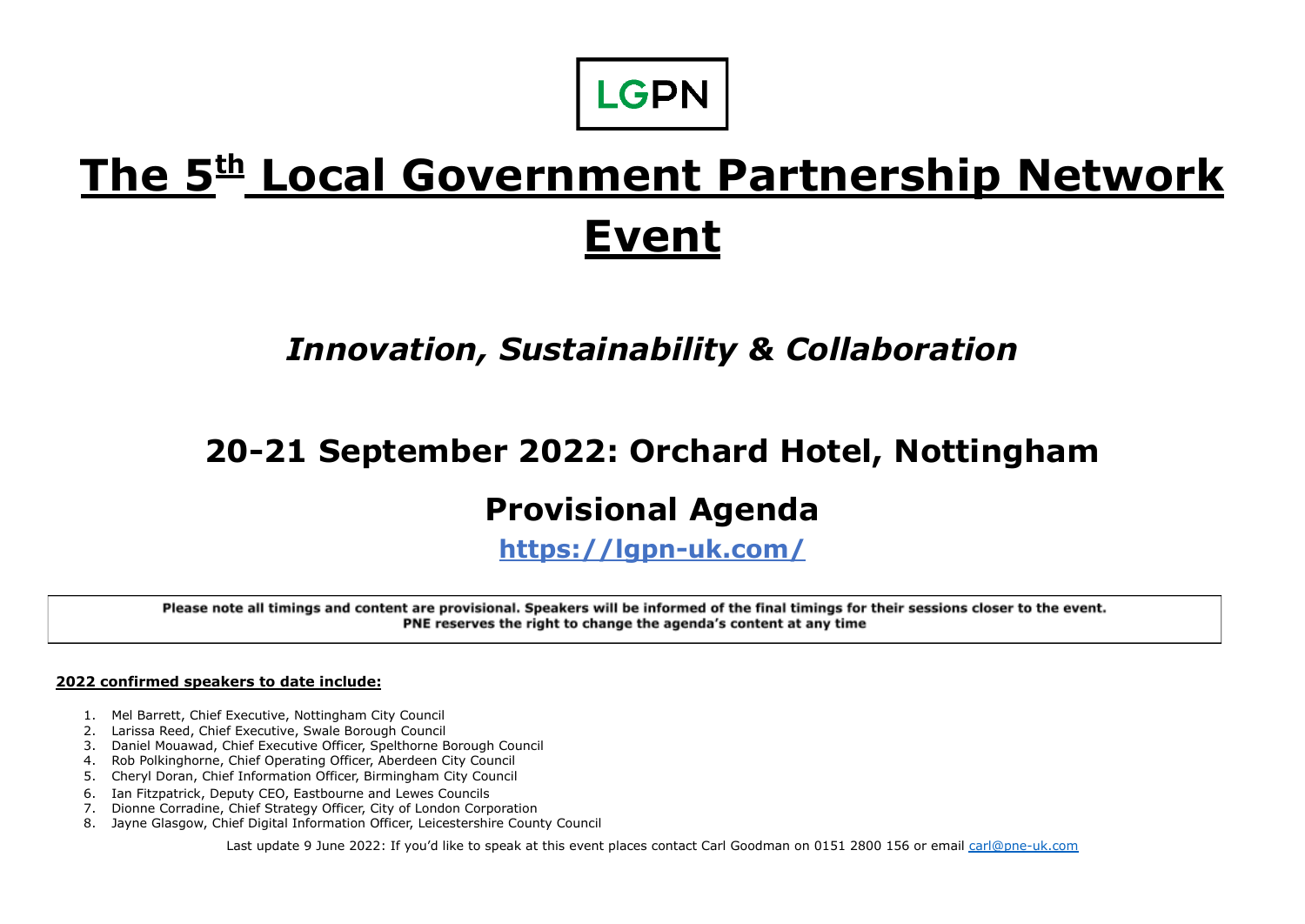- 9. Ben Goward, Director of Information Communication Technology, Harrow Council
- 10. Sally Hopper, Director of HR, Hertfordshire County Council
- 11. Nicola Harvey, Service Director Customer and Digital Services, City of Edinburgh Council
- 12. Jamaila Hussain, Corporate Director of Adults and Integration, City of York Council
- 13. Mike Kenworthy, Assistant Director of ICT and Digital, Hull City Council
- 14. Abi Gbago, Strategic Diretor, Inclusive Growth, London Borough of Barking and Dagenham
- 15. Shumailla Dar, Head of Equality, Diversity and Inclusion, London Borough of Harrow
- 16. Dave Atkinson, Head of Highways & Transport & Former Head of Programmes & Smart Place, City of York Council
- 17. Llewelyn Morgan, Head of Innovation, Oxfordshire County Council
- 18. Melanie Rose, Head of IT Service Management, London Borough of Tower Hamlets

#### **Day One: Tuesday 20 th September 2022**

|            | <b>MAIN THEATRE</b>                                                                                                                                                                                                                                                                                                                                                                                                                           | <b>THEATRE 1</b> | <b>THEATRE 2</b> |
|------------|-----------------------------------------------------------------------------------------------------------------------------------------------------------------------------------------------------------------------------------------------------------------------------------------------------------------------------------------------------------------------------------------------------------------------------------------------|------------------|------------------|
| 8.10-8.45  | <b>Registration &amp; Networking</b>                                                                                                                                                                                                                                                                                                                                                                                                          |                  |                  |
| 8.45-8.55  | <b>Chairman's Welcome Address:</b><br>Mel Barrett, Chief Executive, Nottingham City<br><b>Council</b>                                                                                                                                                                                                                                                                                                                                         |                  |                  |
| 8.55-9.40  | <b>CEO Keynote Panel Discussion:</b><br><b>Levelling Up &amp; Regeneration</b><br>Mel Barrett, Chief Executive, Nottingham City<br><b>Council (moderator)</b><br><b>Larissa Reed, Chief Executive, Swale</b><br>$\bullet$<br><b>Borough Council</b><br><b>Daniel Mouawad, Chief Executive</b><br>$\bullet$<br><b>Officer, Spelthorne Borough Council</b><br>Ian Fitzpatrick, Deputy CEO,<br>$\bullet$<br><b>Eastbourne and Lewes Councils</b> |                  |                  |
| 9.40-10.00 | <b>Headline Sponsor Session:</b>                                                                                                                                                                                                                                                                                                                                                                                                              |                  |                  |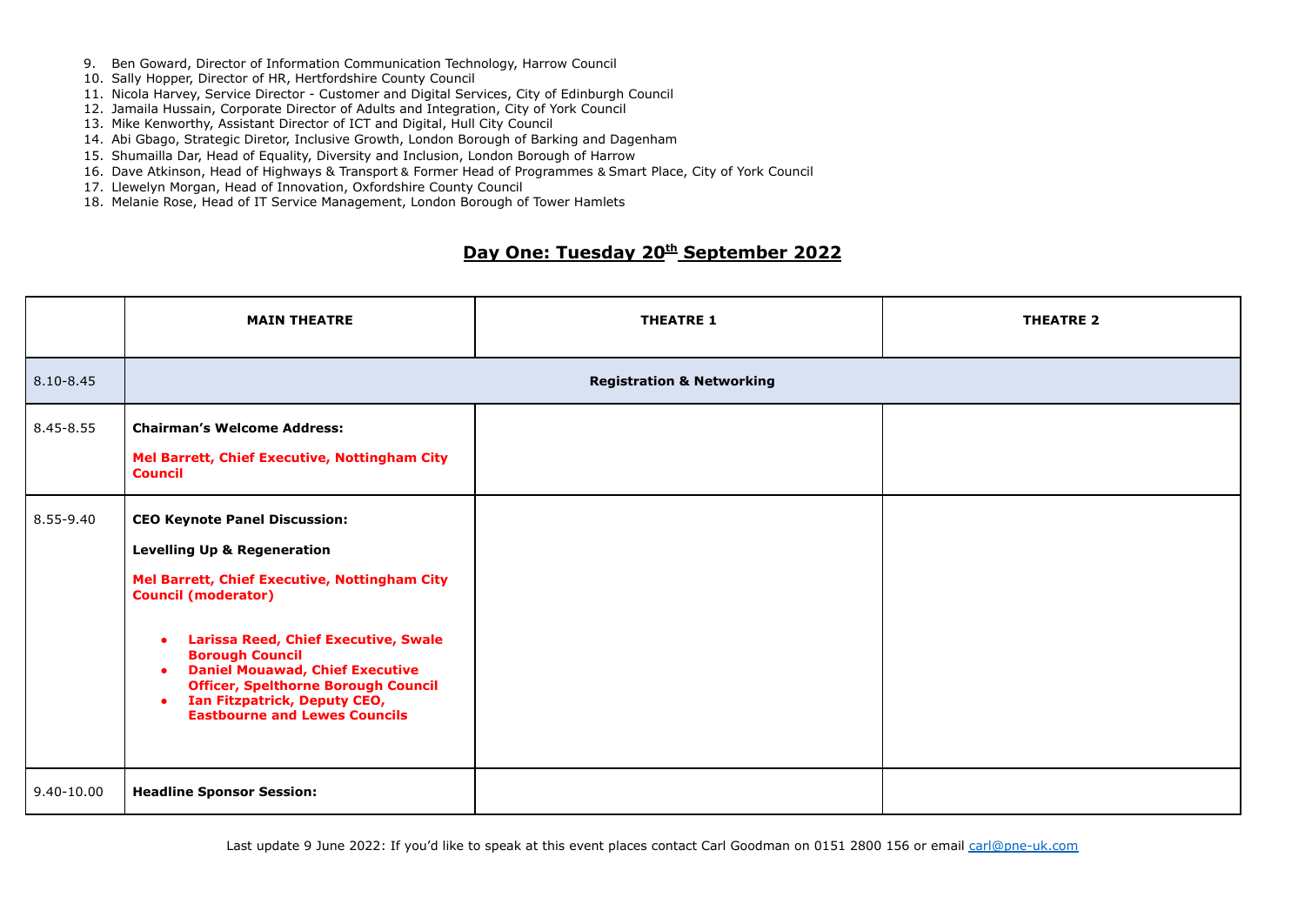| 10.00-10.40                | <b>Dragon's Den Style Innovation Pitches:</b>                                                                                                                                                                                                                                                                                                                                                                                                                                                               |                                                                                                                                  |                                                                                                                                                                                                                                                                           |
|----------------------------|-------------------------------------------------------------------------------------------------------------------------------------------------------------------------------------------------------------------------------------------------------------------------------------------------------------------------------------------------------------------------------------------------------------------------------------------------------------------------------------------------------------|----------------------------------------------------------------------------------------------------------------------------------|---------------------------------------------------------------------------------------------------------------------------------------------------------------------------------------------------------------------------------------------------------------------------|
| 10.45-12.00                | One To One Business Meetings & Coffee Break:                                                                                                                                                                                                                                                                                                                                                                                                                                                                |                                                                                                                                  |                                                                                                                                                                                                                                                                           |
| 12.05-12.25<br>12.30-12.50 | <b>Keynote Presentation:</b><br>Nicola Harvey, Service Director - Customer and<br><b>Digital Services, City of Edinburgh Council</b><br><b>Sponsor Session:</b><br><b>Speaker TBC, Connexin</b>                                                                                                                                                                                                                                                                                                             | <b>Sponsor Session:</b>                                                                                                          | <b>Sponsor Session:</b>                                                                                                                                                                                                                                                   |
| 12.55-13.15                | <b>Session Reserved For:</b><br><b>Jayne Glasgow, Chief Digital Information</b><br><b>Officer, Leicestershire County Council</b>                                                                                                                                                                                                                                                                                                                                                                            | <b>Session Reserved For:</b><br>Jamaila Hussain, Corporate Director of Adults and<br><b>Integration, City of York Council</b>    | <b>Session Reserved For:</b><br><b>Sarah Davies, Director of Corporate Services,</b><br><b>Lancaster City Council (TBC)</b><br><b>Colleague TBC</b>                                                                                                                       |
| 13.15-13.55                | <b>Lunch &amp; Networking</b>                                                                                                                                                                                                                                                                                                                                                                                                                                                                               |                                                                                                                                  |                                                                                                                                                                                                                                                                           |
| 14.00-14.20                | <b>Session Reserved For:</b><br><b>Content Guru</b>                                                                                                                                                                                                                                                                                                                                                                                                                                                         |                                                                                                                                  |                                                                                                                                                                                                                                                                           |
| 14.25-14.45                | <b>Presentation/ Fireside Chat</b><br><b>Topic ideas</b><br><b>Achieving Transformational Change</b><br>$\bullet$<br><b>Through An Effective Collaboration</b><br><b>Strategy</b><br><b>Creating A Leading Digital City Region</b><br>$\bullet$<br>With Residents The Heart Of Your<br><b>Strategy</b><br><b>Ensuring Your IT Department Is Fully</b><br>$\bullet$<br><b>Prepared For Digital Transformation</b><br><b>Which New Digital Technologies Will</b><br><b>Local Governments Be Using By 2025</b> | <b>Session Reserved For:</b><br>Abi Gbago, Strategic Diretor, Inclusive Growth, London<br><b>Borough of Barking and Dagenham</b> | <b>Presentation/ Fireside Chat</b><br>What Had Covid Taught Us About Local<br><b>Government Finance And Where It Is Headed?</b><br><b>OR</b><br><b>Building Innovation &amp; Creativity Into Your</b><br><b>Investment Strategy To Invest With Real</b><br><b>Purpose</b> |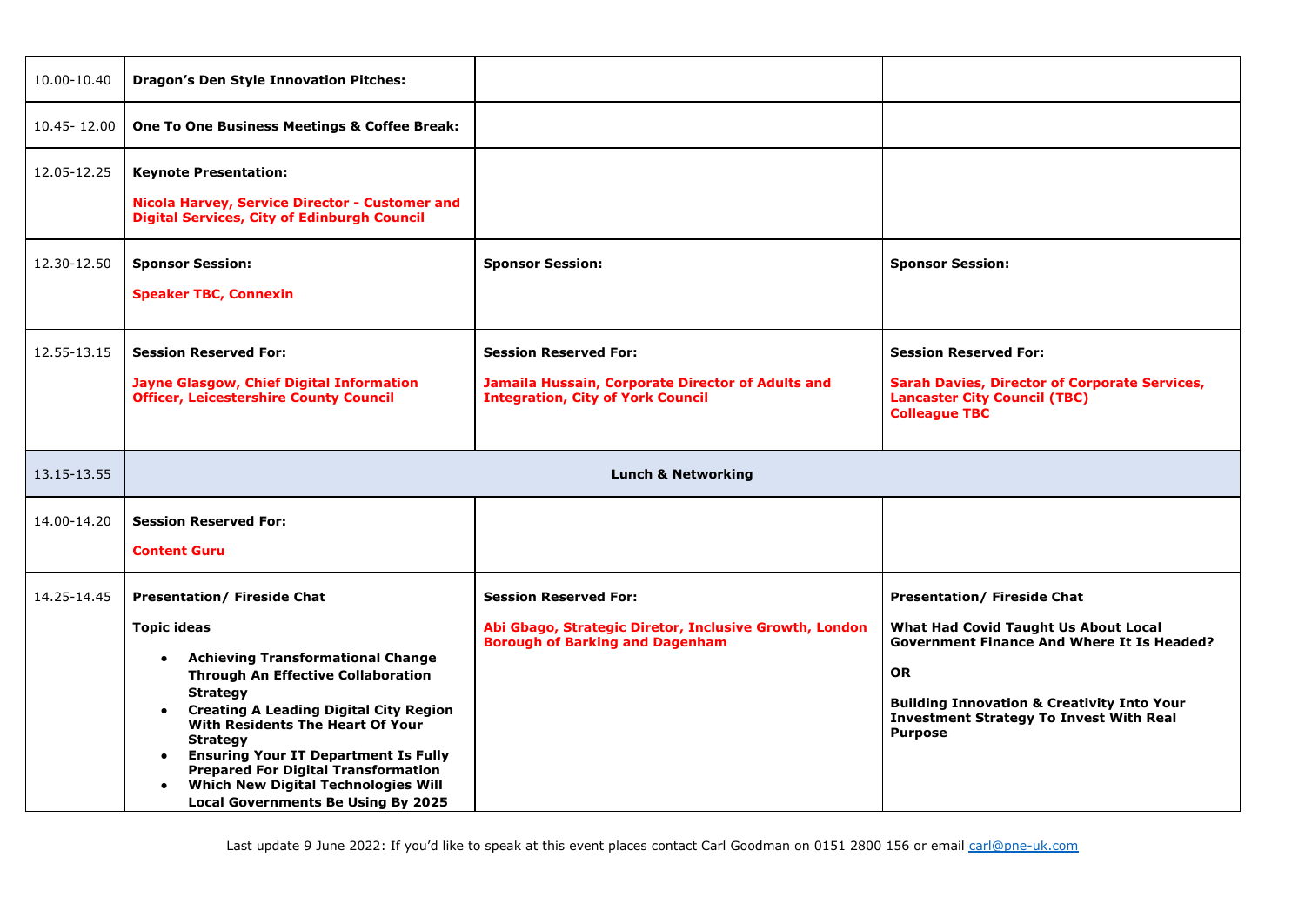|             | And What Should We Be Doing Now To<br>Prepare?<br><b>Building A Culture Of Innovation In</b><br>$\bullet$<br><b>Local Government</b>                                                                                                                                                                                      |                         |                         |
|-------------|---------------------------------------------------------------------------------------------------------------------------------------------------------------------------------------------------------------------------------------------------------------------------------------------------------------------------|-------------------------|-------------------------|
| 14.50-15.10 | <b>Sponsor Session:</b>                                                                                                                                                                                                                                                                                                   | <b>Sponsor Session:</b> | <b>Sponsor Session:</b> |
|             | <b>Speaker TBC, Ring Central</b>                                                                                                                                                                                                                                                                                          |                         |                         |
| 15.15-16.30 | One To One Business Meetings & Coffee Break:                                                                                                                                                                                                                                                                              |                         |                         |
| 16.35-17.15 | <b>Panel Discussion:</b>                                                                                                                                                                                                                                                                                                  |                         |                         |
|             | <b>Creating A Sustainable Smart City</b>                                                                                                                                                                                                                                                                                  |                         |                         |
|             | Rob Polkinghorne, Chief Operating Officer,<br><b>Aberdeen City Council</b><br>Nicola Harvey, Service Director - Customer and<br><b>Digital Services, City of Edinburgh Council</b><br>Dave Atkinson, Head of Highways & Transport &<br><b>Former Head of Programmes &amp; Smart Place,</b><br><b>City of York Council</b> |                         |                         |
| 17.20-17.40 | <b>Sponsor Session:</b>                                                                                                                                                                                                                                                                                                   | <b>Sponsor Session:</b> | <b>Sponsor Session:</b> |
|             | <b>Speaker TBC, Hitachi Solutions</b>                                                                                                                                                                                                                                                                                     |                         |                         |
| 17.45-18.05 | <b>Closing Keynote:</b>                                                                                                                                                                                                                                                                                                   |                         |                         |
|             | <b>Session Reserved For:</b>                                                                                                                                                                                                                                                                                              |                         |                         |
|             | <b>Martin Chalmers, CDIO, Reading Borough</b><br>Council.                                                                                                                                                                                                                                                                 |                         |                         |
| 18.05-18.15 | <b>Chairman's Closing Remarks:</b>                                                                                                                                                                                                                                                                                        |                         |                         |
|             | Mel Barrett, Chief Executive, Nottingham City<br><b>Council</b>                                                                                                                                                                                                                                                           |                         |                         |
|             | <b>Dinner &amp; Drinks Reception</b>                                                                                                                                                                                                                                                                                      |                         |                         |

Last update 9 June 2022: If you'd like to speak at this event places contact Carl Goodman on 0151 2800 156 or email [carl@pne-uk.com](mailto:carl@pne-uk.com)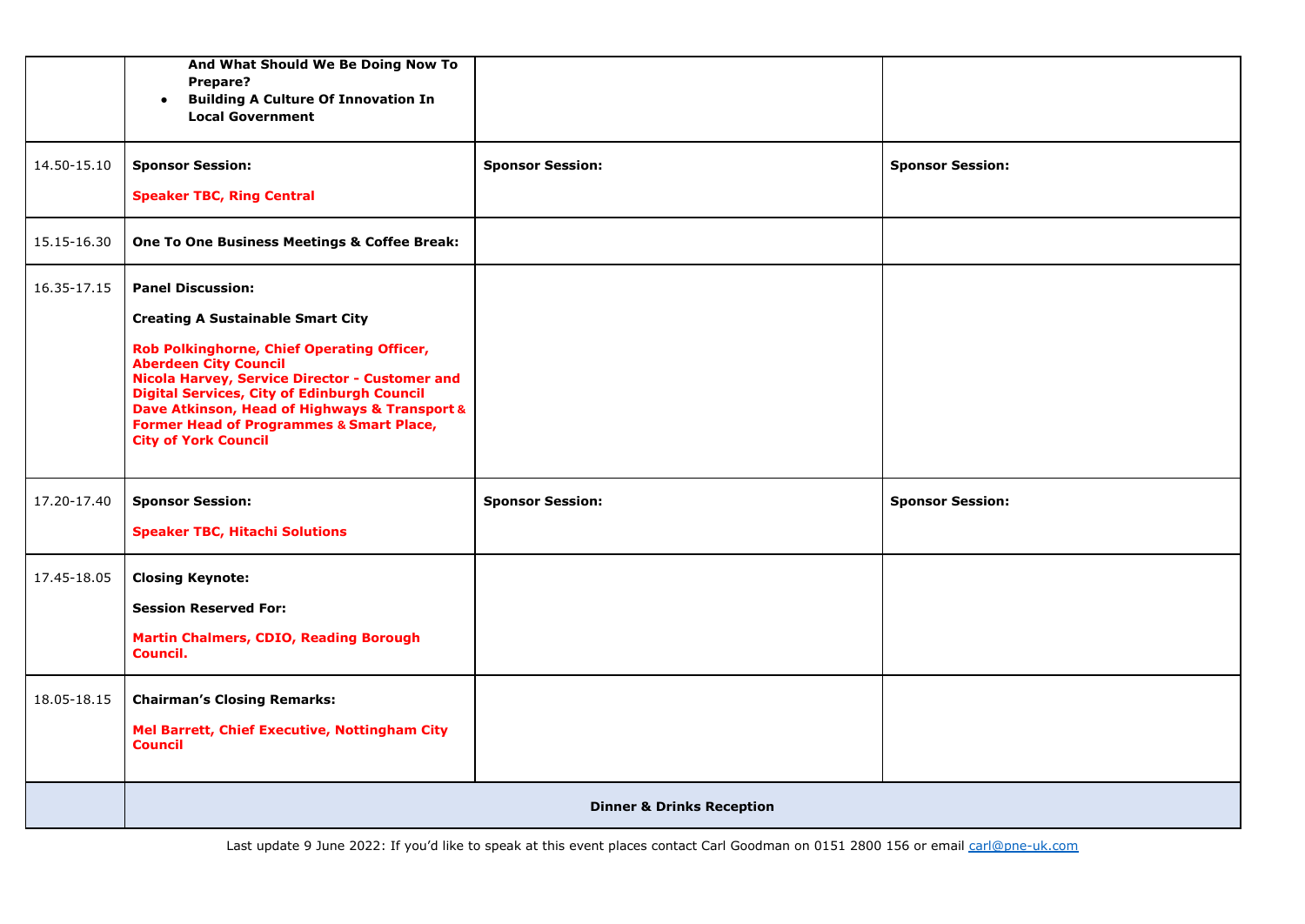### **Day Two: Wednesday 21st September 2022**

#### Please note all timings and content are provisional. Speakers will be informed of the final timings for their sessions closer to the event. PNE reserves the right to change the agenda's content at any time

|               | <b>MAIN THEATRE</b>                                                                                               | <b>THEATRE 1</b>        | <b>THEATRE 2</b>        |
|---------------|-------------------------------------------------------------------------------------------------------------------|-------------------------|-------------------------|
| $8.10 - 8.45$ | <b>Registration &amp; Networking</b>                                                                              |                         |                         |
| 8.45-8.50     | <b>Chair's Welcome Address:</b><br>Mel Barrett, Chief Executive, Nottingham City<br><b>Council</b>                |                         |                         |
| 8.50-9.10     | <b>Opening Keynote:</b><br>Dionne Corradine, Chief Strategy Officer, City of<br><b>London Corporation</b>         |                         |                         |
| $9.10 - 9.30$ | <b>Sponsor Session:</b>                                                                                           |                         |                         |
| $9.30 - 9.50$ | <b>Session Reserved For:</b><br><b>Cheryl Doran, Chief Information Officer,</b><br><b>Birmingham City Council</b> |                         |                         |
| 9.55-10.15    | <b>Sponsor Session:</b><br><b>Speaker TBC, UiPath</b>                                                             | <b>Sponsor Session:</b> | <b>Sponsor Session:</b> |
| 10.20-10.40   | <b>Presentation:</b>                                                                                              | <b>Presentation:</b>    | <b>Presentation</b>     |

Last update 9 June 2022: If you'd like to speak at this event places contact Carl Goodman on 0151 2800 156 or email [carl@pne-uk.com](mailto:carl@pne-uk.com)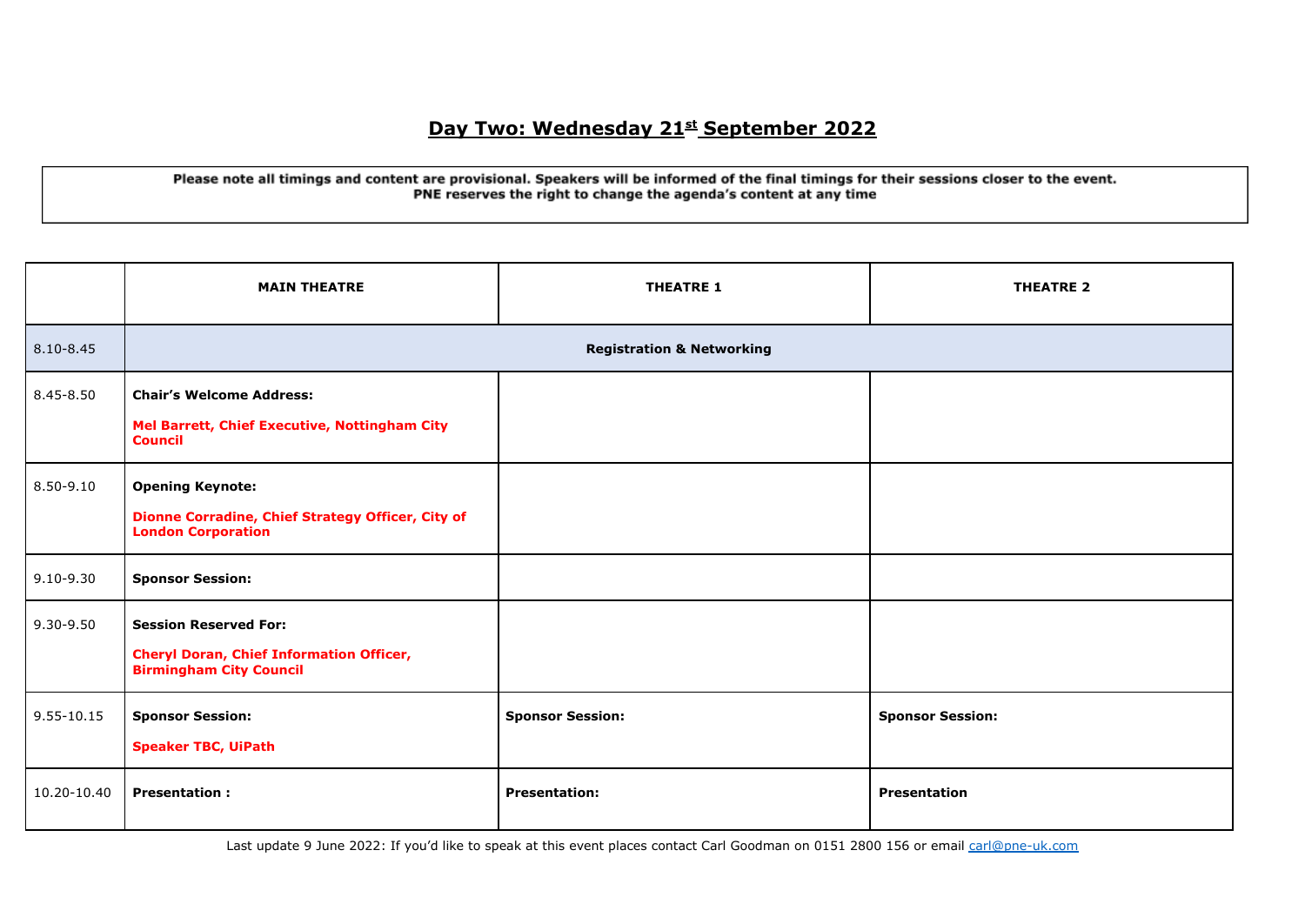|             | Karen Wheeler, Director of Strategy, Engagement<br>& Growth, Thurrock Council (TBC)                                                                                                             | <b>Attracting Talent In A Highly Competitive</b><br><b>Recruitment Market</b>                      | <b>Embracing Diversity, Inclusion &amp; Equality Within</b><br><b>The Workplace</b>          |
|-------------|-------------------------------------------------------------------------------------------------------------------------------------------------------------------------------------------------|----------------------------------------------------------------------------------------------------|----------------------------------------------------------------------------------------------|
|             |                                                                                                                                                                                                 | <b>OR</b>                                                                                          | Shumailla Dar, Head of Equality, Diversity and<br><b>Inclusion, London Borough of Harrow</b> |
|             |                                                                                                                                                                                                 | <b>Understanding What New Local Government Skills</b><br>Are Required To Thrive In 2023 And Beyond |                                                                                              |
|             |                                                                                                                                                                                                 | <b>Session Reserved For:</b>                                                                       |                                                                                              |
|             |                                                                                                                                                                                                 | Sally Hopper, Director of HR, Hertfordshire County<br><b>Council</b>                               |                                                                                              |
| 10.45-11.45 | One To One Business Meetings & Coffee Break:                                                                                                                                                    |                                                                                                    |                                                                                              |
| 11.50-12.10 | <b>Presentation:</b>                                                                                                                                                                            |                                                                                                    |                                                                                              |
|             | What Does Collaborative Innovation Look Like In<br>One Of The UK's Largest Council Innovation<br>Services?                                                                                      |                                                                                                    |                                                                                              |
|             | <b>Llewelyn Morgan, Head of Innovation, Oxfordshire</b><br><b>County Council</b>                                                                                                                |                                                                                                    |                                                                                              |
| 12.10-12.30 | <b>Presentation Or Fireside Chat:</b>                                                                                                                                                           |                                                                                                    |                                                                                              |
|             | <b>Topic ideas:</b>                                                                                                                                                                             |                                                                                                    |                                                                                              |
|             | <b>What Does An Effective Sustainability</b><br>$\bullet$<br><b>Strategy Look Like in Local Government?</b><br>• Creating Real Value From Your Data To Set<br><b>Your Organisational Vision</b> |                                                                                                    |                                                                                              |
| 12.30-13.10 | <b>Closing Panel Discussion:</b>                                                                                                                                                                |                                                                                                    |                                                                                              |
|             | <b>Implementing An Inclusive Digital Culture To Drive</b><br><b>Innovation</b>                                                                                                                  |                                                                                                    |                                                                                              |
|             | <b>Jayne Glasgow, Chief Digital Information</b><br><b>Officer, Leicestershire County Council</b>                                                                                                |                                                                                                    |                                                                                              |